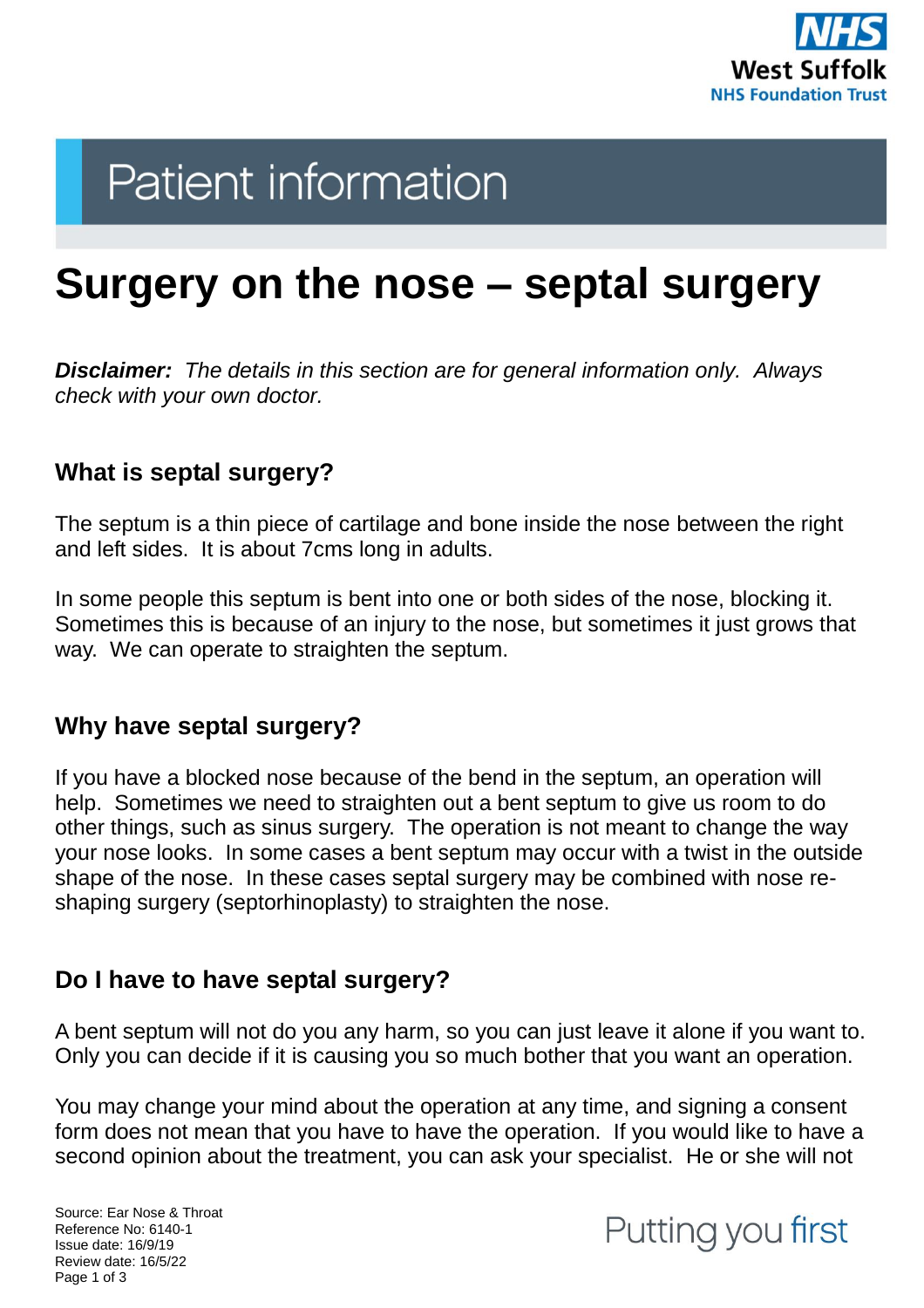mind arranging this for you. You may wish to ask your own GP to arrange a second opinion with another specialist.

#### **How is the operation done?**

The operation takes about 30 - 45 minutes. You might be asleep although some cases can be performed with only your nose anaesthetised. The operation is usually all done inside your nose - there will be no scars or bruises on your face.

We make a cut inside your nose and straighten out the septum by taking away some of the cartilage and bone and moving the rest of the septum back to the middle of the nose. Then we hold it all in place with some stitches. Complex cases may require a cut across the skin between the nostrils and may be combined with septorhinoplasty procedures.

#### **Packs and splints**

We may need to put a dressing in each side of your nose to keep things in place and prevent bleeding. The dressings are called 'packs', and they will block your nose up so that you have to breathe through your mouth. We will take them out the morning after your operation. You may get a little bit of bleeding when the packs come out this will settle quickly.

Sometimes we put small pieces of plastic in your nose to prevent scar tissue from forming. They are called 'splints' and we will take them out after about a week.

#### **After the operation**

The front of your nose can be a bit tender for a few weeks. Do not blow your nose for about a week, or it might start bleeding. If you are going to sneeze, sneeze with your mouth open to protect your nose. You may get some blood coloured watery fluid from your nose for the first two weeks or so - this is normal. Your nose will be blocked both sides like a heavy cold for 10 - 14 days after the operation. We may give you some drops or spray to help this.

It may take up to three months for your nose to settle down and for your breathing to be clear again. Try to stay away from dusty or smoky places. There will be some stitches inside your nose - these will dissolve and usually fall out by themselves.

You can expect to go home the day after your operation. Sometimes it is possible to go home the same day. You will need to rest at home for at least a week. If you do